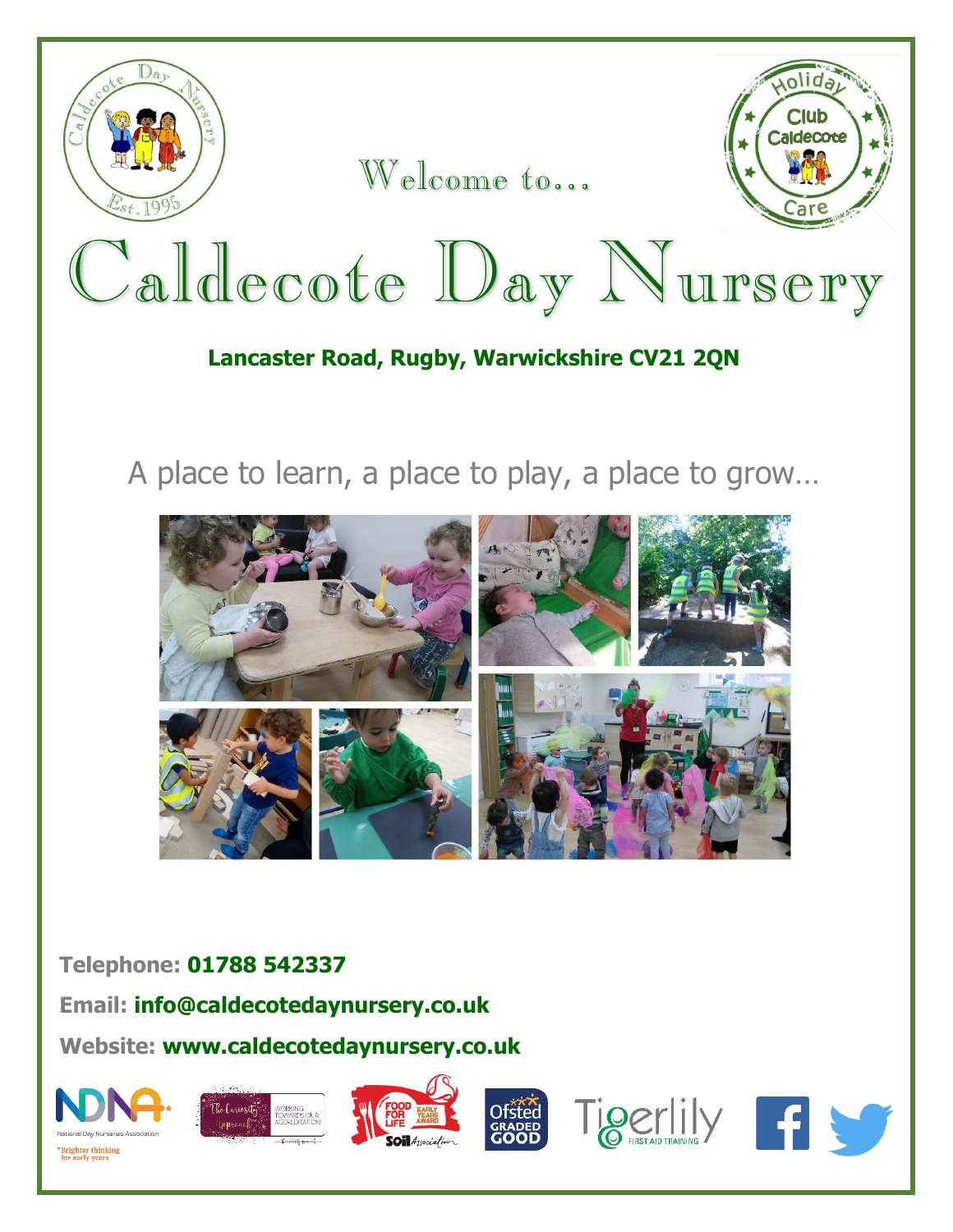**About Us:** Caldecote Day Nursery was founded in 1995 by proprietor Mariana Dixon whose aim was to provide high quality, affordable childcare for all. Mariana is a qualified Nursery Nurse with over 30 years' experience in childcare and early education.

In 1995, the nursery opened as an 18 place setting, offering childcare for two to five year olds. In 2003 the baby unit was officially opened and the nursery was able to accommodate 49 children aged six weeks to five years. Since 1995, Caldecote Day Nursery has given over 3000 children a great start to their education by offering a safe and nurturing environment to learn, grow and develop.

In 2018, the nursery expanded further creating spaces for a total of 68 children aged up to five years and opening 'Club Caldecote' holiday care for children up to eleven years of age in their own, dedicated space on the first floor of the building.

Situated close to Rugby town centre and directly next door to Caldecott Park, the staff members at nursery take full advantage of local amenities to enhance and enrich the Early Years curriculum.

### **Our Vision:**

A place to learn, a place to play, a place to grow…

### **To achieve our vision, we aim for our children to:**

Learn through play, whilst becoming **independent**, **adept**, life-long learners who are **expressive** and able to communicate their needs, thoughts and feelings in a variety of ways.

Explore and engage in fun and inspirational play-based activities, encouraged to be **confident** in themselves and with others while being **curious** in approaches to challenges.

Be **broad-minded** individuals who foster positive social, emotional and cultural values, celebrate successes, grow to their maximum potential and be **unique** personalities.

The aims are reached through a strong partnership between children, parents and nursery practitioners in our safe and nurturing, child-centered environment.

### **Our Rooms:**



**Baby Room Birth – Two Years**



**Toddler Room Two – Three Years**





**Pre-School Room Three – Five Years**

**Club Caldecote Reception – Year Six**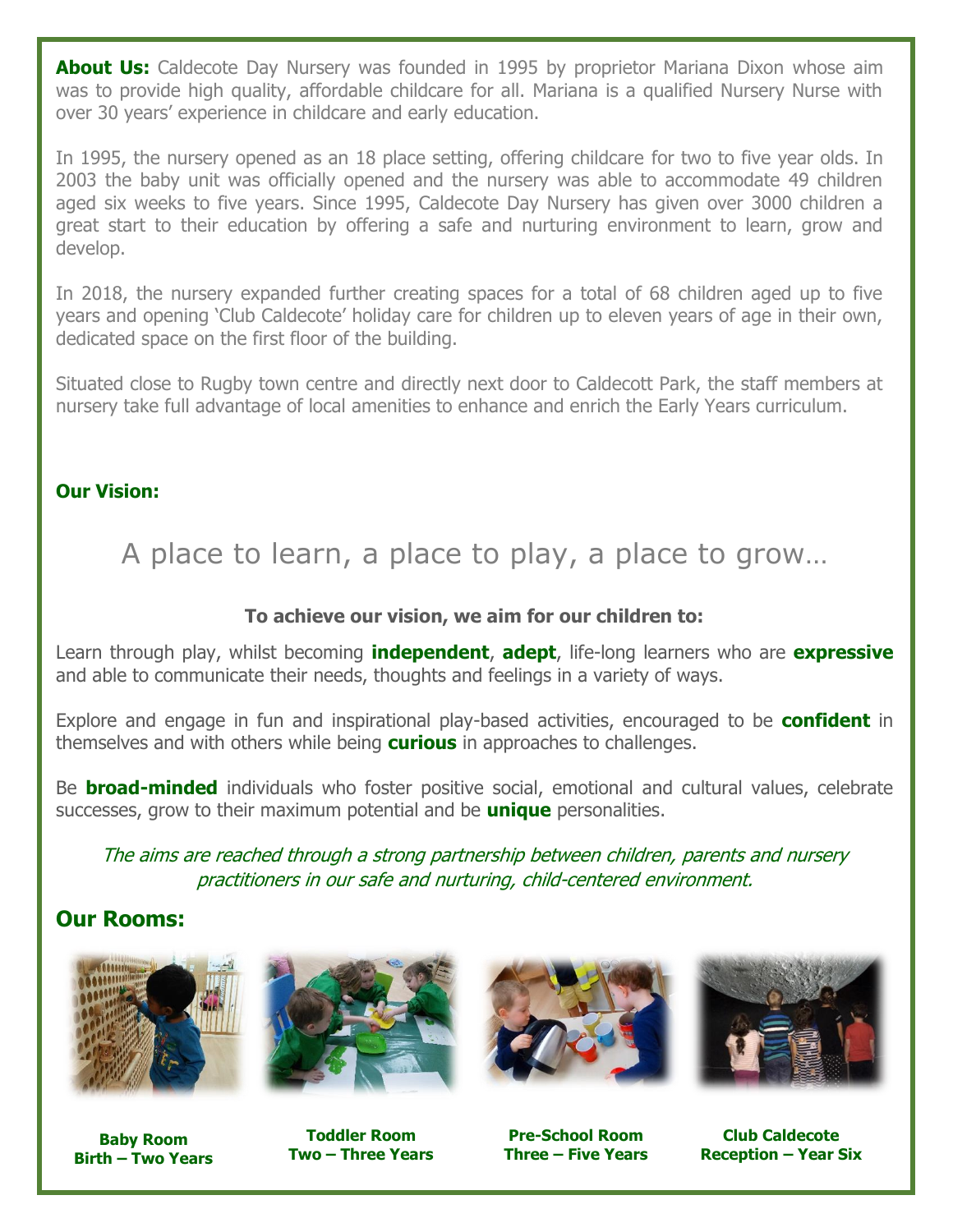**Learning at Caldecote:** We follow the interests of the children when planning learning opportunities. Practitioners carefully observe and assess children, noting their interests and looking for their 'next steps' to progress their development. Alongside this we take a thematic approach and will include seasonal learning activities as well as celebrating and marking significant festivals throughout the calendar. As a culturally diverse setting, with many children and staff from multicultural backgrounds and with a range of languages, we pride ourselves on our commitment to promoting cultural diversity through music, the arts and food.

**The EYFS Curriculum:** Our rooms are resourced to support learning and development in accordance with the Early Years Foundation Stage (EYFS). We aim to develop and broaden the range of children's learning experiences through the 7 areas of the curriculum:

**Prime Areas:** Personal, Social and Emotional Development; Communication and Language; Physical Development.

**Specific Areas:** Literacy; Mathematics; Understanding the World; Expressive Arts and Design

**The Characteristics of Effective Learning:** These underpin all seven areas of learning and development, representing processes rather than outcomes. They are: Playing and Exploring; Active Learning; Creating and Thinking Critically.

**The Curiosity Approach:** This is a modern-day approach to learning in Early Childhood. Taking parts from Reggio, Steiner, Te Whāriki with a sprinkle of Montessori. It's a beautiful recipe book of wonderful ingredients, carefully mixed with experience, passion and a love of Early Childhood. This approach is specifically for forward thinking settings like ours, who want to create beautiful environments for our incredible children. Inspiring them to be inquisitive and curious, creating the "thinkers and doers" of the future. We have already moved away from bright colours, bright flooring and walls, using natural tones to create a calmer more tranquil environment. We have also been replacing our traditional manufactured plastic toys with natural resources, loose-parts, and real-life objects that stimulate the senses, inspire curiosity, awe and wonder. By using this approach and the range of resources we provide, we meet the needs of the children, reach agerelated milestones and develop skills in line with the requirements of the EYFS.

**Our Staff:** All our staff hold a full and relevant childcare qualification or are working towards one. They have a wide range of experience in childcare and regularly undertake continued professional development. As well as three Designated Safeguarding Leaders, we also have a SENDCO who supports children with special needs; two Time to Talk Champions who support children with language development and a Mental Health Champion who is trained to support the well-being of the staff and the children. All staff are paediatric first aid trained and hold food hygiene and safeguarding qualifications amongst others.

**Quality, Affordable Childcare:** In order to keep our session costs low, we ask that parents provide any nappies, wipes or formula that your child may require. This ensures children are using the preferred brand of the family. We ask parents to provide a large quantity when their child starts and issue a reminder to 'top-up' when requested. We do not take a deposit or charge an administration fee for new children starting. We also do not make charges for consumables such as paper, paint or pencils. These are all included in the fees.

**Food & Nutrition:** Our lunch menu from Warwickshire County Caterers provides children with freshly cooked meals. These are charged at an additional £2.20 per day and the menu is available to view on our website. Alternatively, you may wish to provide a healthy packed lunch for your child which we store in the fridge. Breakfast, tea and snacks throughout the day are included in the fees and the menu is available to view on our website. We are strictly a 'no nut' nursery and will return any nut-based products to you. We hold the Early Years, Soil Association, Food For Life Award, which shows that we are providing tasty, nutritious meals in an environment that encourages good social skills and healthy choices. We are also supporting the development of good food habits for life through practical cooking and growing activities and food-based learning - for our children and their families.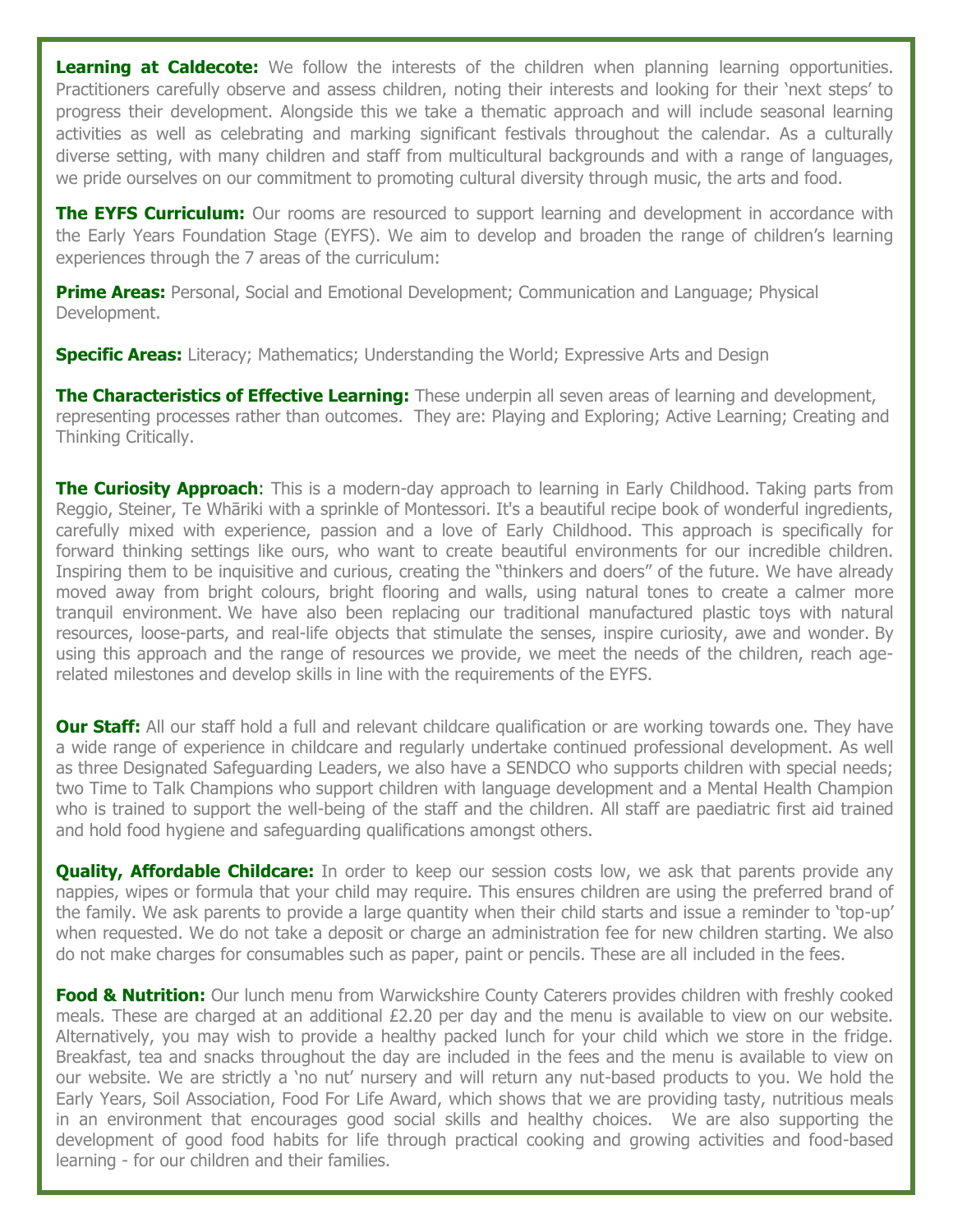**Curriculum Enrichment:** As part of their learning, children will have a variety of experiences at Caldecote Day Nursery. Local outings and visits to the park, to town and to the library are included at no additional cost. Children have a weekly drama session with 'Drama Tots' and Pre-School children also enjoy French and Spanish sessions once per week as part of the standard fees.

**Learning Journeys:** At Caldecote Day Nursery we use 'iconnect', a digital learning journal, where staff can photograph and complete observations of children learning, while closely monitoring their progress and planning for their next steps. Alongside this sits the 'ParentZone' app which allows parents to view these observations and contribute some of their own at the touch of a button. The system is totally secure, and parents are provided with a password when their child has started at the setting.

**Funded Places:** We offer universal Nursery Education Funding (NEF) places to 2, 3 and 4 year olds. These usually begin the term after your child turns 2 or 3. If you are receiving funding, it is vital that you attend all your sessions for the full duration of time. As we are regularly audited by Warwickshire County Council, extended periods of unexplained absence or early collection when claiming funding, may result in the county reclaiming their funding from you directly.

We also offer 30 Hour funded places in a variety of ways and details can be found in the fees section. If you are in receipt of a 30 hour code, please contact the office for details of how to apply for a place. If you are receiving 30 Funded Hours, it is your responsibility to update your code every three months or you may lose your funding.

To check your eligibility for a funded place, please visit **[www.childcarechoices.gov.uk.](http://www.childcarechoices.gov.uk/)** Please note that we have a limited number of funded places.

**Bookings:** If you would like to take a place, please contact us to complete the relevant registration paperwork. You will need to provide either a birth certificate or passport for your child as proof of identification and have the names and telephone numbers of your GP, Health Visitor (where applicable) and two emergency contacts.

**Settling-In:** Before your child starts, they are entitled to two settling-in sessions which are two hours in length each. We kindly ask that parents do not stay for these as it can make the transition more difficult and is often confusing for the child. These are arranged at a mutually convenient time when the registration paperwork is completed.

**Fees:** Fees are payable one month in advance and payments are made via BACS. The Nursery also accepts childcare vouchers and is part of the Tax-Free Childcare Government initiative. Further details can be found on **[www.childcarechoices.gov.uk.](http://www.childcarechoices.gov.uk/)**

A discount of 5% is given to any siblings attending nursery on a full-time basis.

A 50% discount of fees is given during holiday periods where notice is provided one month in advance.

Charges for late collection of children apply and late payment of fees may result in your child not being accepted at the nursery until the invoice is settled.

Notice of withdrawal or cancellation must be given to the nursery manager in writing one month in advance.

**Opening Times:** Caldecote Day Nursery is open 8am to 6pm, Monday to Friday for 51 weeks of the year, closing only on statutory bank holidays and for a week between Christmas and the New Year.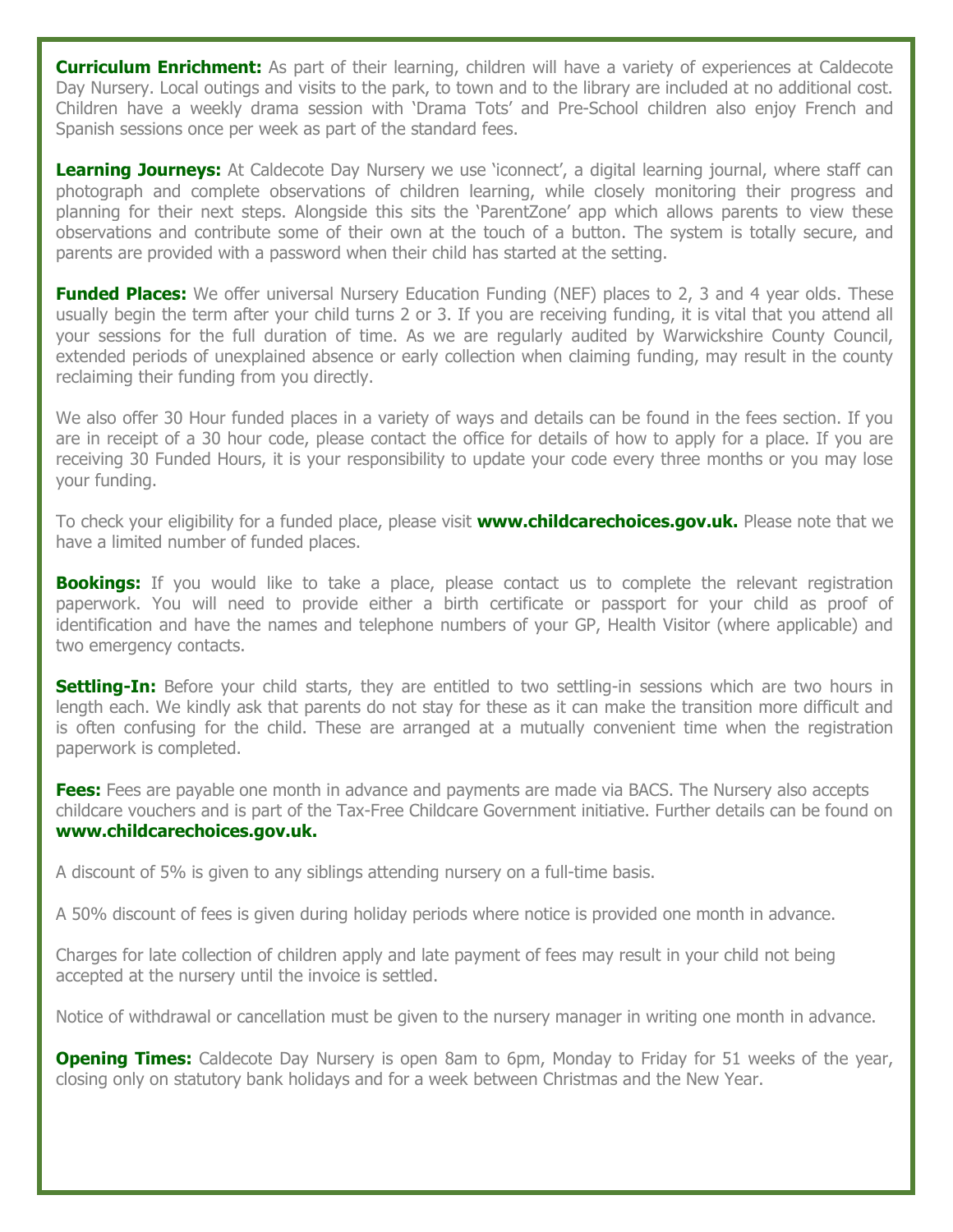# Club Caldecote

### **Holiday Care:**

- An option of half day or full day sessions.
- Breakfast, lunch, tea and snacks (depending on sessions booked).
- Use of dedicated rooms on the first floor with a range of resources.
- Offsite local visits to the library, museum, town, parks, lunches out (included in fees)
- Involvement in local activities festivals, cultural events.
- A range of offsite visits to the cinema, Adventure Zone, Sealife Centre, Think Tank, Transport Museum (charged separately).

### **Our Facilities:**

- We offer a dedicated space on the first floor which is zoned in different areas.
- A relaxing space with books and magazines.
- A technology area with a television, selection of DVDs and a games console.
- Role play area with resources and dressing up.
- A construction space with Lego, K'Nex, or space to play board games.
- A kitchen / diner to access snacks, drinks, tea and take part in cookery activities.
- An art room with a wide selection of art and craft materials.
- A quiet space to complete homework activities if desired.
- Use of the outdoor space or accompanied access to Caldecott Park.
- We offer a range of seasonal activities for children to take part in and aim to link activities to learning at school where possible.
- We follow the children's interests and also encourage them to make suggestions about what they would like to do.